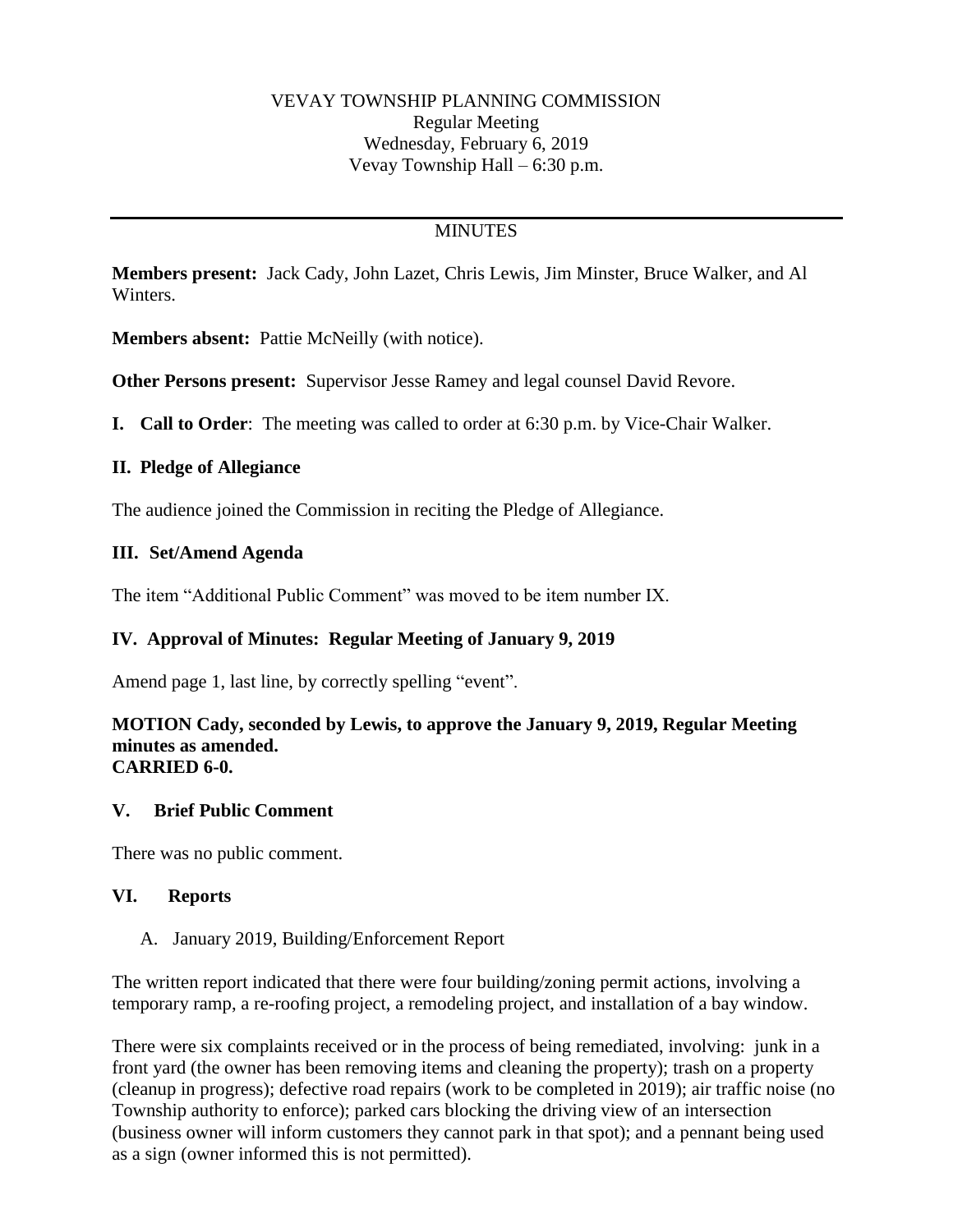B. Revised Yearly 2018 Building/Enforcement Report

Commissioners reviewed a revised summary including additional items added to the previous report, including name, address, type of construction or use sought, and for some of the applicants, the estimated project cost. In summary, the permits included three new homes and one permit renewal, 11 pole barns, four new mobile homes in Mason Manor, and a variety of other permits. All Commissioners had previously received a copy.

C. Preliminary Plat for Rayner Ponds

Commissioners had earlier received copies of the application and site map submitted to the City of Mason. The material was for informational purposes only.

### **VII. Pending Business**

A. Miscellaneous Zoning Ordinance amendments

Commission – discussed the particulars of required fencing in several chapters. Comm. Lazet will go through the Ordinance and list the various places where screening and fencing is required, and forward a list to Commissioners.

Commission – discussed in general a few of the topics, and setting priorities for addressing issues.

# **VIII. Additional Public Comment**

Mr. Carter – had comments about various blighted properties in the Township.

**IX. Closed Session** – Pursuant to section 8(h) of the Open Meetings Act, to consider material exempt from disclosure by state statute, section  $13(1)(g)$  of the Freedom of Information Act: Confidential Attorney-Client Written Communication dated 1-31-19.

**MOTION Walker, seconded by Cady, that the Commission convene in closed session under section 8(h) of the Open Meetings Act, to discuss material exempt from disclosure by state statute, section 13(1)(g) of the Freedom of Information Act, being letters from its attorney dated January 9, 2019, and January 31, 2019, for the reason that the letters are exempt from disclosure under State Law due to the attorney-client privilege.**

**Yes: Cady, Lazet, Lewis, Minster, Walker, Winters.**

The Commission proceeded to meet in closed session at 7:31 p.m.

### **X. Adjournment of Closed Session and Recommencement of Regular Meeting**

**No: None.**